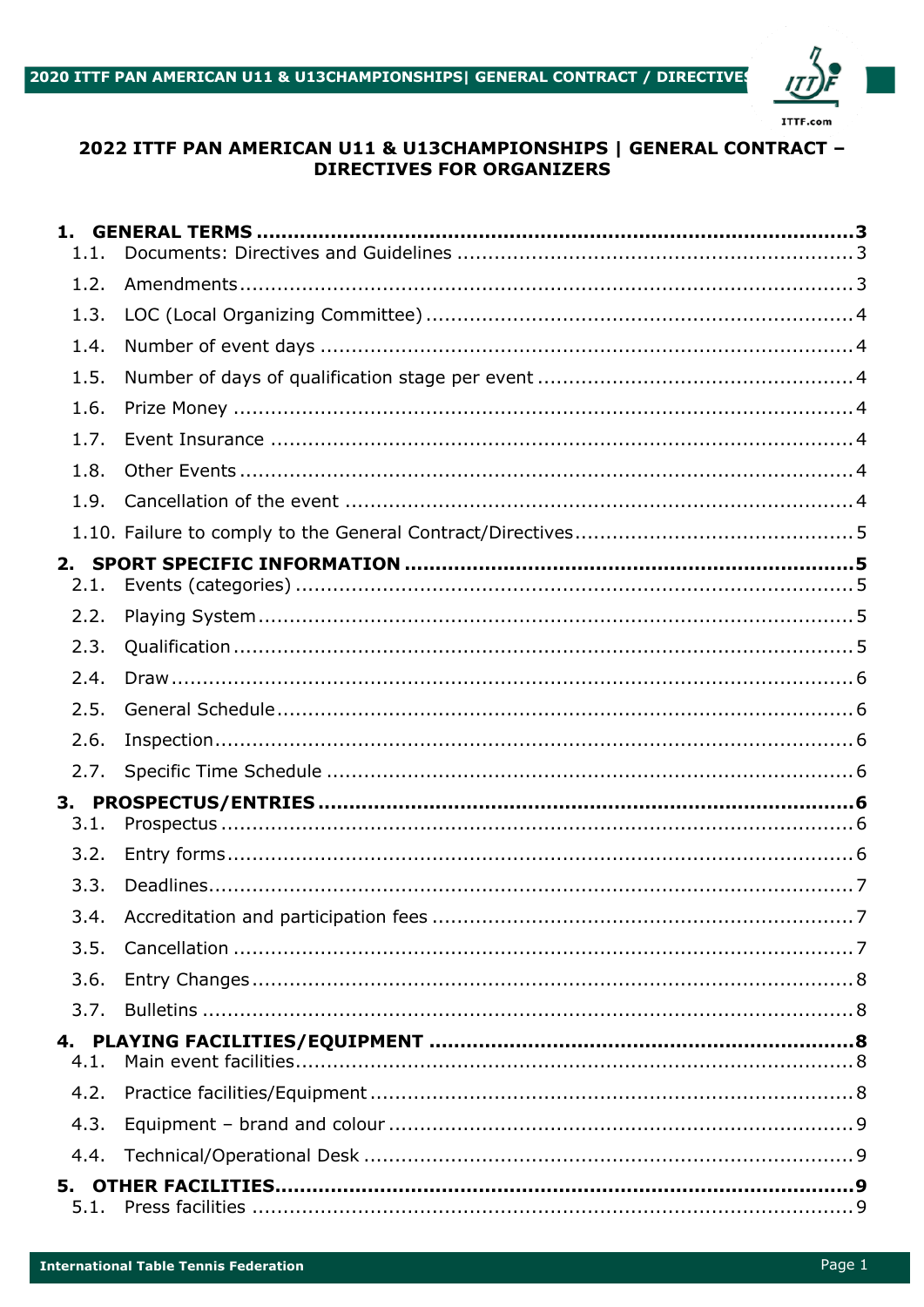# 2020 ITTF PAN AMERICAN U11 & U13CHAMPIONSHIPS| GENERAL CONTRACT / DIRECTIVES



| 5.2.       |  |  |  |  |  |
|------------|--|--|--|--|--|
| 5.3.       |  |  |  |  |  |
| 5.4.       |  |  |  |  |  |
|            |  |  |  |  |  |
| 6.1.       |  |  |  |  |  |
| 6.2.       |  |  |  |  |  |
| 6.3.       |  |  |  |  |  |
| 7.<br>7.1. |  |  |  |  |  |
|            |  |  |  |  |  |
| 7.2.       |  |  |  |  |  |
| 7.3.       |  |  |  |  |  |
| 7.4.       |  |  |  |  |  |
| 7.5.       |  |  |  |  |  |
| 8.1.       |  |  |  |  |  |
| 8.2.       |  |  |  |  |  |
| 8.3.       |  |  |  |  |  |
|            |  |  |  |  |  |
| 8.4.       |  |  |  |  |  |
| 8.5.       |  |  |  |  |  |
| 8.6.       |  |  |  |  |  |
| 8.7.       |  |  |  |  |  |
| 8.8.       |  |  |  |  |  |
| 8.9.       |  |  |  |  |  |
|            |  |  |  |  |  |
| 9.1.       |  |  |  |  |  |
| 9.2.       |  |  |  |  |  |
| 9.3.       |  |  |  |  |  |
| 9.4.       |  |  |  |  |  |
|            |  |  |  |  |  |
|            |  |  |  |  |  |
|            |  |  |  |  |  |
|            |  |  |  |  |  |
|            |  |  |  |  |  |
|            |  |  |  |  |  |
|            |  |  |  |  |  |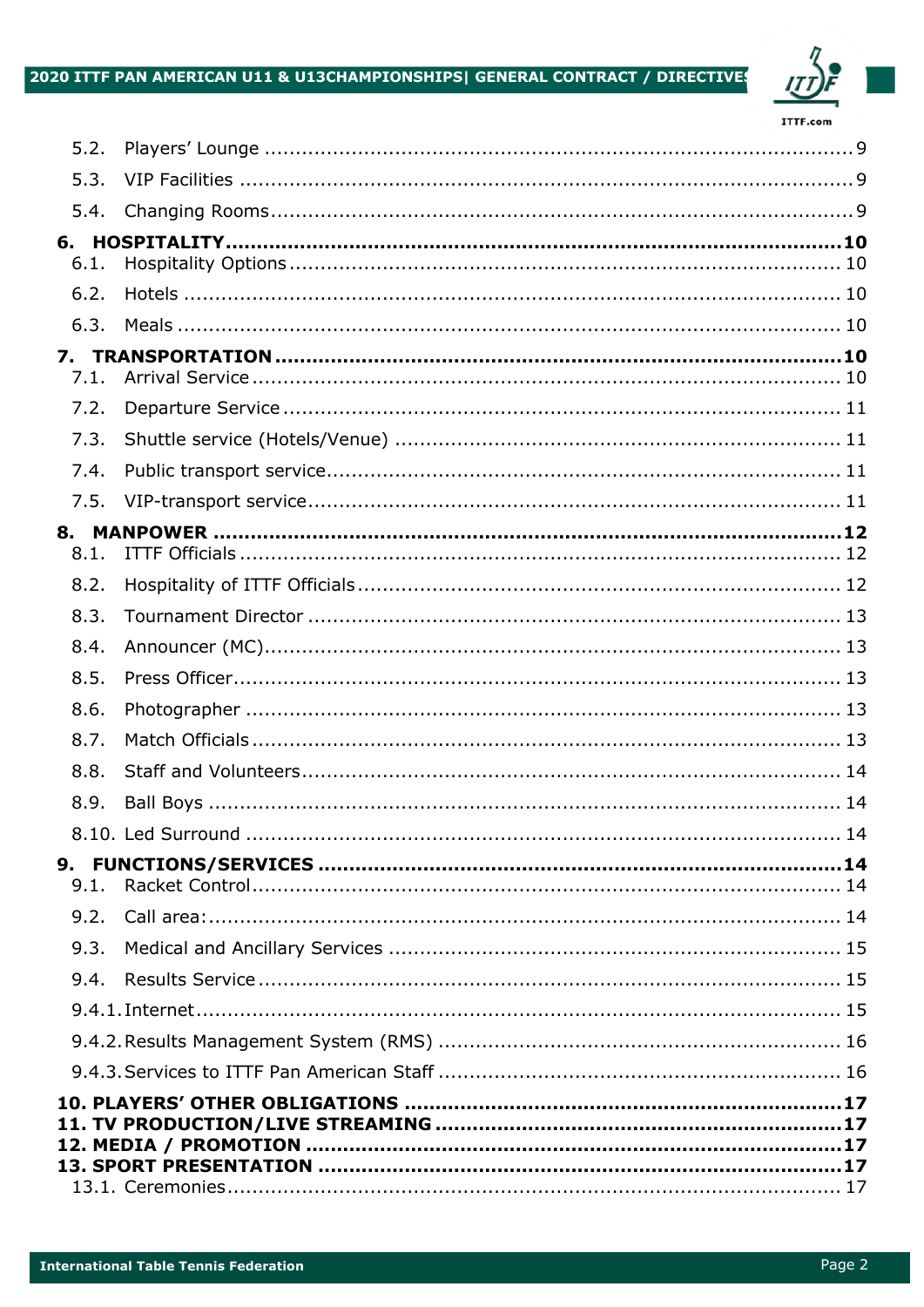

| <b>IIIF.COM</b> |
|-----------------|
|                 |
|                 |
|                 |

## **1. GENERAL TERMS**

This document forms part of the agreement between the International Table Tennis Federation (ITTF), Pan American Table Tennis Confederation (ITTF-AMERICAS) and the Organizing Committee (OC) of the event (whereas the National Association (NA) or any other body assigned the organization of the event by the NA).

ITTF-Americas is responsible for marketing aspects.

The LOC has the duty to take all measures that it may deem necessary for the success of the event. However, such measures shall be subject for approval by the ITTF & ITTF-Americas. Furthermore, the LOC must work closely and efficiently with the ITTF Staff & ITTF-Americas in following the progress on the organization of the event, by providing all plans and proofs of implementation of all requirements.

The ITTF-Americas, ITTF and LOC agree that the following terms and conditions apply for the event.

The parties agree that the following terms and conditions apply, for the 2022 ITTF Pan American U11 & U13 Championships:

## **1.1. Documents: Directives and Guidelines**

- a. The ITTF publishes several "Directives" and "Guidelines", which are the basis for the organizational standards a Pan America events should comply to:
	- Pan American U11 & U13 Championships Directives
	- Sponsorship Implementation Guidelines (Drawings of the playing courts)
	- TV Production Guidelines & TV Graphics
	- Sport Presentation Guidelines
	- Media Guidelines
	- Ranking Default Policy for no-shows
	- ITTF Handbook
	- Racket Control requirements
	- Players' Services
	- Covid-19 Protocols

The ITTF America is responsible:

• to ask the LOC to counter-sign a declaration form, confirming access to the latest versions of all documents that form the "Event Guidelines", all to be marked with "Version\_YEAR\_MM\_DD".

## **1.2. Amendments**

The document "Event Guidelines", constitutes an integral part of the "Event Contractual Agreement", and may be amended from time to time as needed.

Amendments:

- may occur during or after each ITTF and ITTF-Americas Site Inspection.
- may can occur depending on the changes due to COVID-19.
- will not take place without ITTF and ITTF-Americas discussing with the LOC.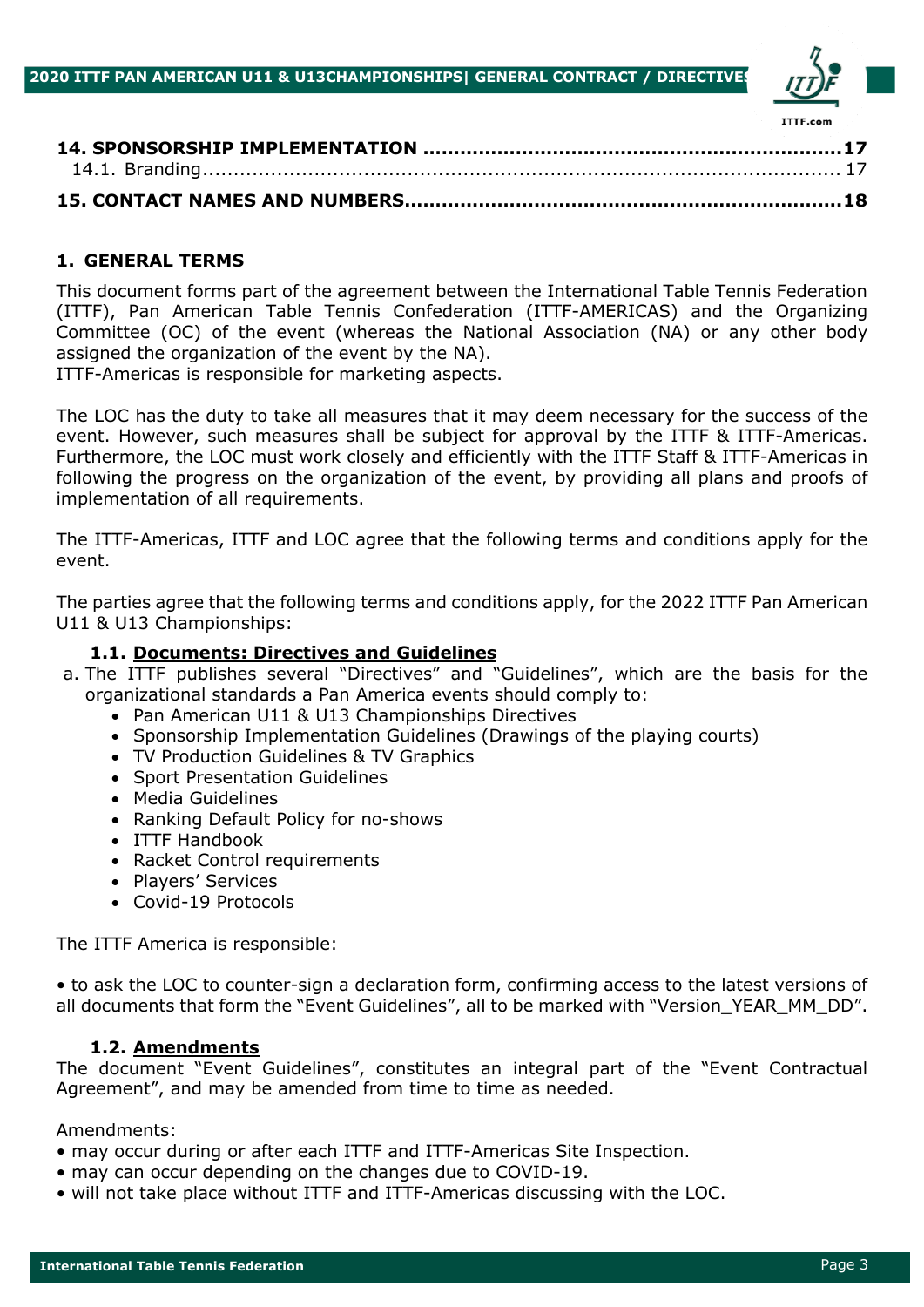

• will be communicated in writing and the amended version of the file will include all mark-ups for easier reference.

• will be confirmed between the two parties and the ITTF & ITTF-Americas will send a clean version of the amended document for both parties to confirm and sign.

## **1.3. LOC (Local Organizing Committee)**

The National Association and the local authorities collectively form the LOC.

However, the National Association is ultimately responsible to the ITTF & ITTF-Americas, for all matters pertaining to the event.

The LOC is responsible to:

• engage the adequate number of employees (including but not limited to Media Manager, Technical Manager, Results Manager, Venue Operations Manager, Logistics Manager, Transport Manager, Security Manager, Accreditation Manager, etc.)

• engage sufficient number of volunteers for a smooth preparation and implementation of the event, as detailed in these guidelines.

• follow COVID-19 protocols with professionals' people.

#### **1.4. Number of event days**

Total of the days: 8 days

#### **1.5. Number of days of qualification stage per event**

Days of Qualification stage: 2 Days of Team and 2 day of singles

#### **1.6. Prize Money**

No Prize money in the ITTF Pan American U11 & U13 Championships.

#### **1.7. Event Insurance**

The OC shall be responsible in purchasing event insurance during the period of the whole event (incl. qualification days and main draw) to cover the liability of its employees, participants and volunteers; however, the LOC will not be responsible at all for any expenses of the participant delegations due to COVID-19 if any case arises.

All participant delegations need to provide travel insurance include COVID-19 before arriving at the host country.

#### **1.8. Other Events**

a. The OC **cannot** offer any **additional** events, running in parallel to ITTF Pan American U11 & U13 Championships.

#### **1.9. Cancellation of the event**

In case the event is not held or cancelled, for whatever reason (except a natural situation as Hurricane, earthquake, tsunami, terrorism, pandemic), the host association will be responsible for all consequences, including but not limited to, financial and logistical claims made by the participating NA(s) and the ITTF & ITTF-Americas. If the event is cancelled: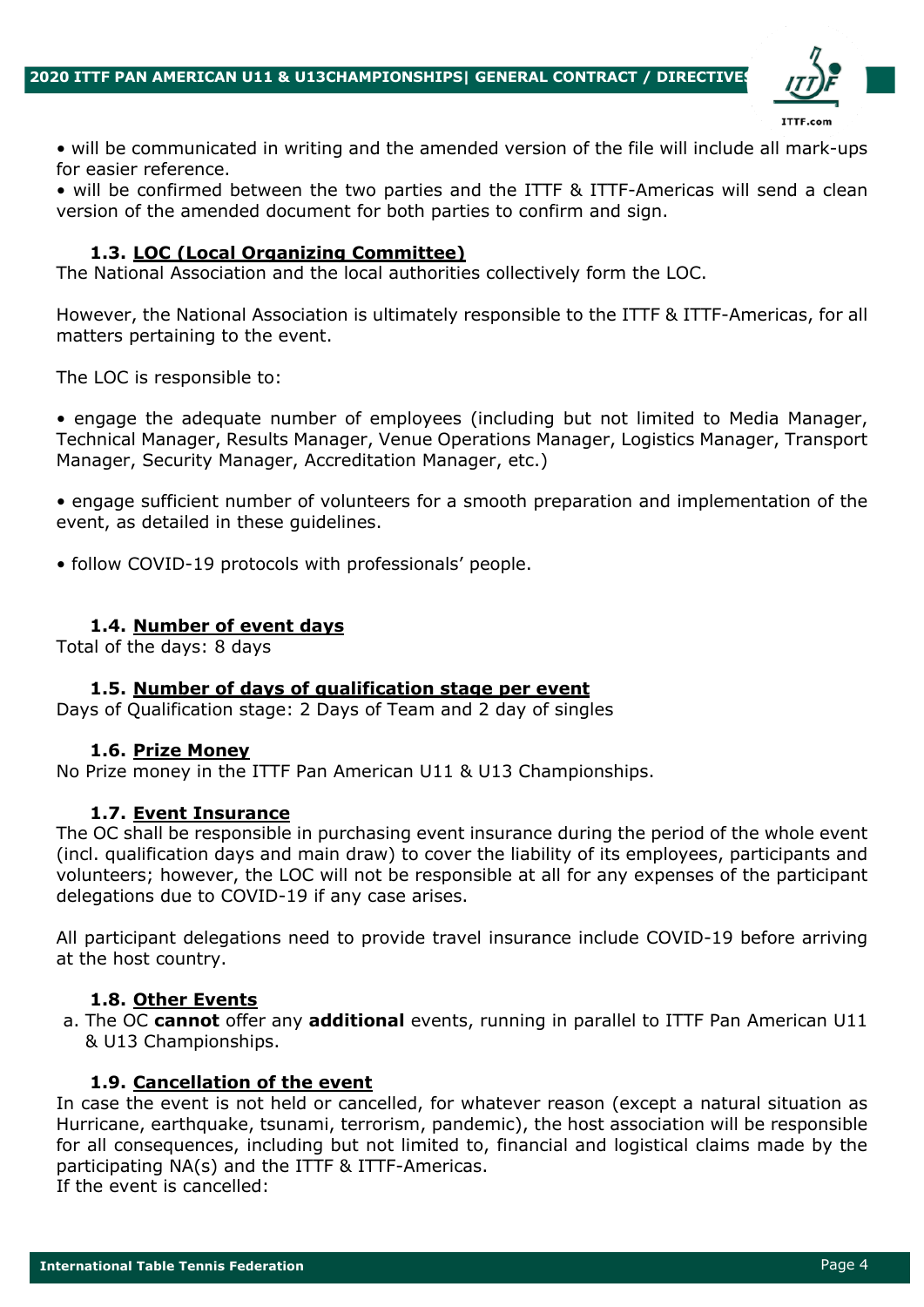

- a. at any time before the event start date, the host association will not be awarded an ITTF Pan American events for 3 years.
- b. within 3 months before the event start date, the host association will be fine with US\$5.000, plus any loss of sponsorship suffered by the ITTF, ITTF-Americas, or costs incurred by the ITTF, ITTF-Americas or NA(s), and the host association will not be awarded a ITTF Pan American events for 3 years.

### **1.10. Failure to comply to the General Contract/Directives**

The National Association as the organizer (OC) of the ITTF Pan American U11 & U13Championships, mentioned in the specific agreement signed, undertakes to take care of the following directives. Any failure to meet the requirements and to fulfill the points of the general contract/directives might have financial consequences, in the form of deduction from the ITTF contribution.

## **2. SPORT SPECIFIC INFORMATION**

## **2.1. Events (categories)**

#### a. **Mandatory:**

- U13 Boys' Singles (born in 2009 or later) *mandatory*
- U13 Girls' Singles (born in 2009 or later) *mandatory*
- U13 Boys' & Girls' Team *mandatory*
- U13 Boys', Girls' & Mixed Doubles *mandatory*
- U11 Boys' Singles (born in 2011 or later) *mandatory*
- U11 Girls' Singles (born in 2011 or later) *mandatory*
- U11 Boys' & Girls' Team *mandatory*
- U11 Boys', Girls' & Mixed Doubles *mandatory*

## **2.2. Playing System**

#### a. **Boys' and Girls' Teams:**

Team events will play in 2 stage:

- First stage Groups "Round Robin system" minimum 3 teams and maximum 4 teams per group,
- Second Stage Knock out system. All matches are played best of 5 games, in all stages of the competition.

#### b. **Boys' and Girls' Doubles:** Simple Knock out

• All matches are played best of 5 games.

## c. **Boys' and Girls' Singles:**

Singles events will play in 2 stage:

- First stage Groups "Round Robin system" minimum 3 players and maximum 4 players per group,
- Second Stage Knock out.

All matches are played best of 5 games.

#### **2.3. Qualification**

The ITTF Pan America U11 & U13 Championships event is not a qualification event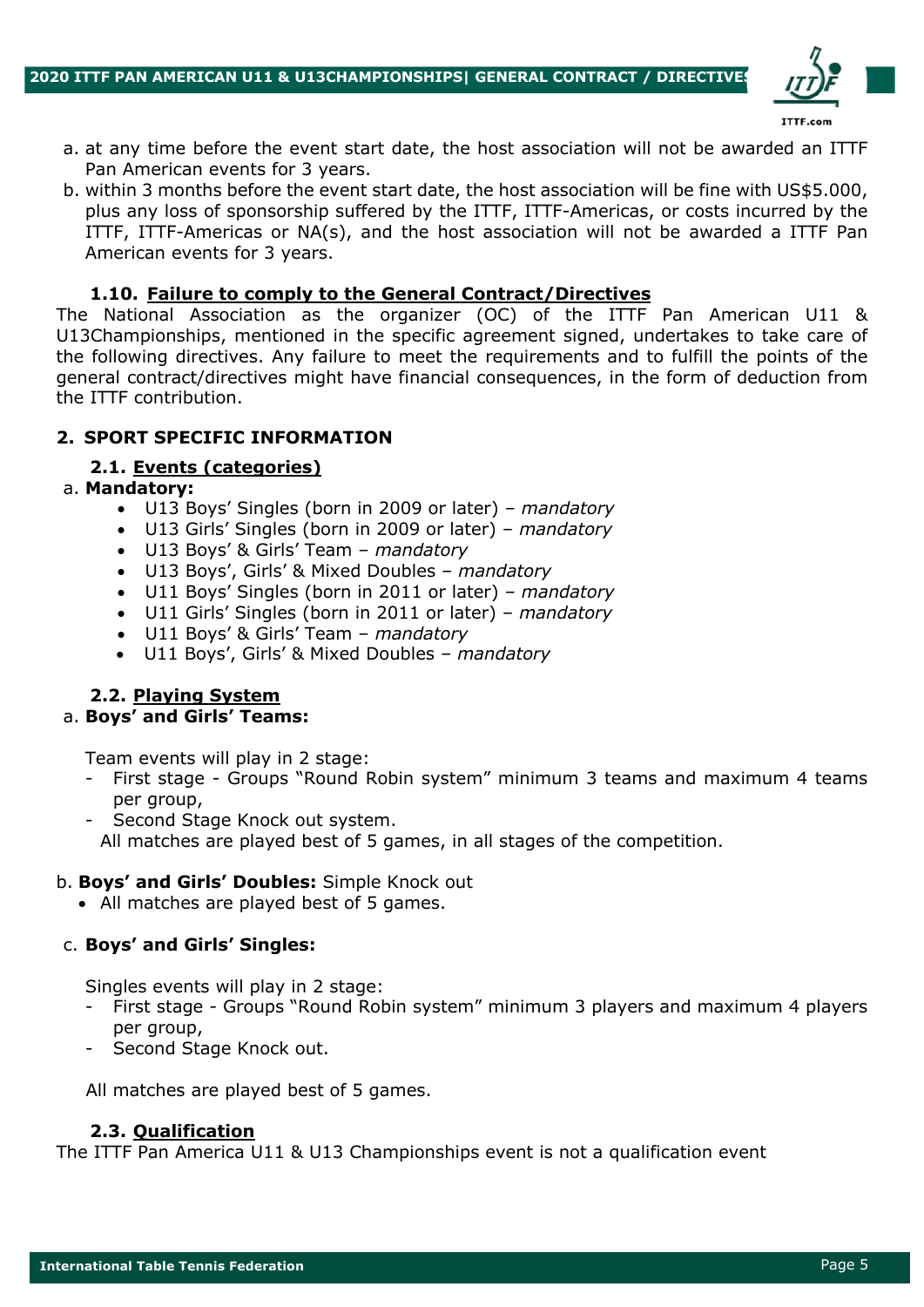

## **2.4. Draw**

- a. The official draw for singles qualification groups takes place 2 days before the first competition day, 12:00 local time following the Snake System
- b. The draw is done 1 day prior to the start of the qualifications for Team event, not later than 18:00
- c. The draw has to be conducted by the Referee assisted by the ITTF Competition Manager.
- d. Seeding is done with the latest World Singles Ranking before of the competition, with separation by association.

## **2.5. General Schedule**

#### a. Mandatory: **7 days**

- Days 1, 2, 3 and 4 for the team events
- Days 4, 5, 6 and 7 for the individual events
- b. For qualification schedule options, please contact the ITTF Pan America Competition Manager for more details. The ITTF Competition Manager will support in providing the schedule.

## **2.6. Inspection**

The Pan American events will have an inspection previous to the event minimum 2 days and maximum 4 days, the ITTF Pan Am Competition Manager will coordinate with the LOC the possible dates.

The responsibilities of ITTF and the OC for this inspection are:

- a. ITTF will cover the flight expenses of the ITTF Pan Am representative in Marketing and Competition.
- b. The Local Organizer Committee needs to cover the hospitality that includes (transport, meals, accommodation) during the inspection.

## **2.7. Specific Time Schedule**

- a. Earliest start of matches is **09:00 am** during all days**.**
- b. The entire time schedule for the event will be prepared, by the ITTF Competition Manager, based on TV needs and local conditions for discussion with the LOC if is necessary.
- c. The time schedule will be approved by the ITTF Competition Manager:
- Provisional time schedule: **30** days prior to the main event after the deadline.
- d. The time schedule for the event has to be agreed upon between the OC and the ITTF Competition Manager or the ITTF Competition Director.

## **3. PROSPECTUS/ENTRIES**

#### **3.1. Prospectus**

The "**Prospectus"** forms the "invitation" document for all NA(s), invited that would like to participate to an Event. The Prospectus:

- a. contains specific information related to the event, e.g. dates, location, accommodation fee for accompanying people, deadlines for entries, players' obligation etc.
- b. provided by the ITTF, in a common template for all Pan American U11 & U13 Championships.
- c. completed by the LOC and returned to the ITTF Pan America Competition Manager or ITTF Competition Manager Director for final approval.
- d. be confirmed in due time and published at least 2 months before the event on the Event Page.

## **3.2. Entry forms**

Entry form must be:

a. prepared by the ITTF, (will be using the ITTF Online Entry System).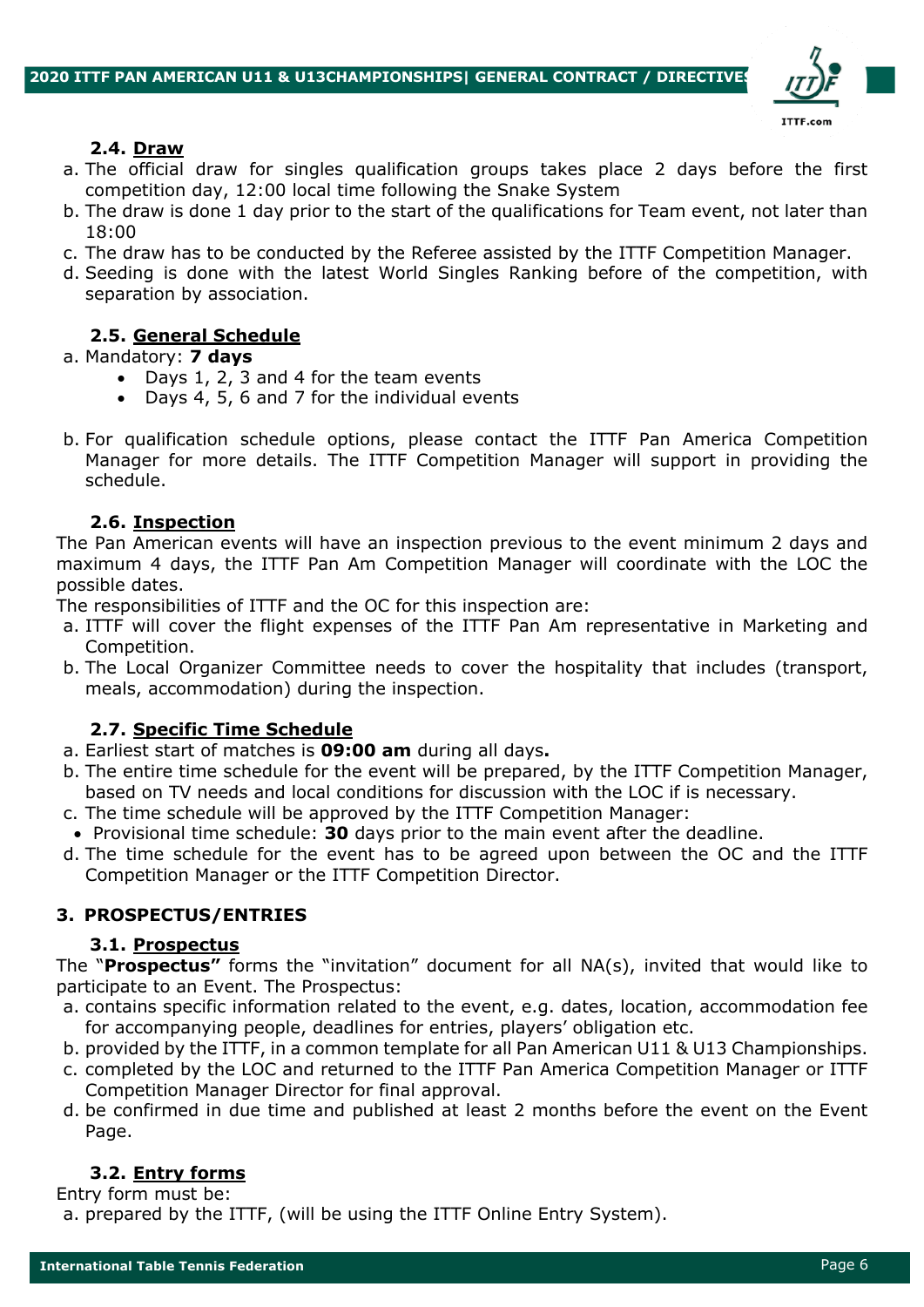

- b. a common template for all Pan American championships for accommodation and travel details
- c. published on the Event Page, together with the Prospectus.
- d. completed by the NA(s) participating at the Event and template submitted to the ITTF and LOC.

## **3.3. Deadlines**

- a. **Final entries deadline to the invited Teams**: **30 days** before the starting date of the event. The deadline for the final entries is automatically set 20 days before the starting date of the event in the Prospectus, after this time the ITTF call to the reserve teams as specified in the prospectus. **No late entries will be accepted.**
- b. **Entry cancellations deadline: 3 days before the starting date** of the event **at 12:00 local time.** After this deadline, the penalty for no-show policy will be applied.
- c. **Room cancellation deadline:** is fixed to **5 days before the starting date** of the event.
- d. **Payment deadline:** is fixed to **2 days before the starting date** of the event. If an association wants to make the payment via bank transfer, the OC have to receive the money on their bank account by the deadline indicated in the Prospectus point "Deadlines". If the amount is not transferred by this date, the OC can ask for cash payment on site, so that the participating delegation will have the right to receive their accreditations.
- e. **Final deadline to all players: 10 days** before the starting date of the event.

#### **3.4. Accreditation and participation fees**

• The official delegation must take the official packet offered by the LOC, the LOC need to provide as obligation accreditation for the players, coaches, delegates, ITTF Officials. Authorities, ITTF Pan American Staff, local staff.

## **3.5. Cancellation**

#### a. **Cancellation after the deadline:**

• **The players make the cancellation after the deadline**, will be liable severe **loss of World Ranking points** (to be determined under the World Ranking structure).

This penalty will only be waived if a Medical Certificate is presented, certified by a professional and qualified doctor.

• There will be a charge of **US\$ 50** cancellation fee for each player cancelled after the final entry deadline. A cancellation fee will be charged for all coaches, medical, accompanied person, delegates who booked the official hotel package as well and cancel their participation.

#### b. **Room cancellation fee:**

- In addition to the cancellation fee, there will be a charge of **one-night costs** (official hospitality package in a double room).
- If the room cancellation is 5 days before to start the competition, there will be a charge of **all-nights costs** (official hospitality package).
- It is the responsibility of the LOC to inform the Competition Manager on site before the end of the event about outstanding cancellation fees payments. If the information is not received, the ITTF will not consider late requests and the LOC will need to solve outstanding payments directly with the NA(s) concerned.
- NA(s) with pending payments of cancellation fee(s), will not be allowed to enter any ITTF event, as long as the payment is not fulfilled.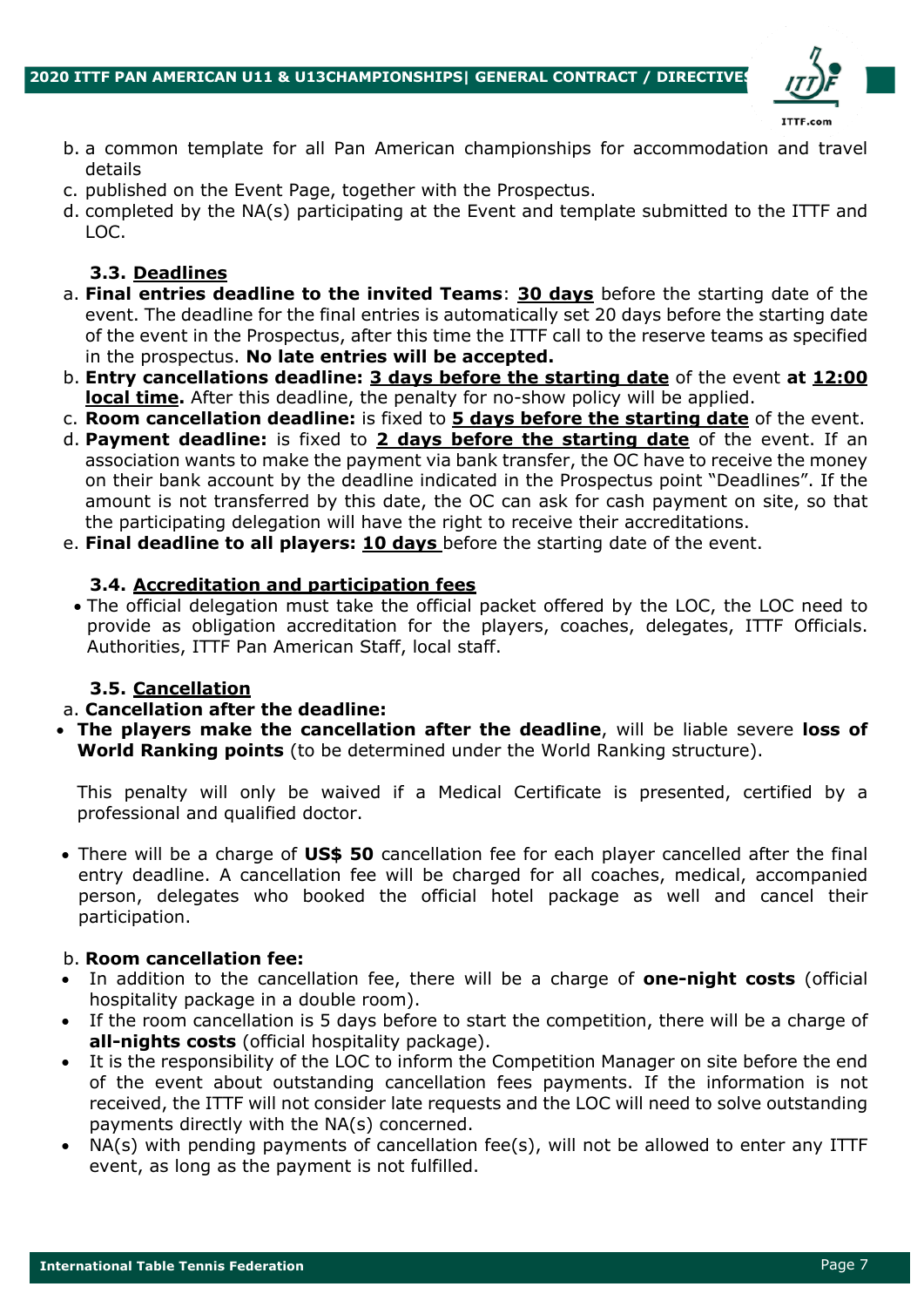

**NOTE:** If a member of any delegation is detected with a positive COVID test 3 or 2 days before the competition, this obligation can be dismissed. The NA must present the corresponding evidence signed by an official authority.

#### **3.6. Entry Changes**

Changes the Singles entries after the final entry deadlines, respectively are allowed as following:

a. Changes, after the final entry deadline, are allowed but the NA cannot include more players after the deadline, this change need to request and need to be accept for the ITTF Competition Manager.

#### **3.7. Bulletins**

The LOC can issue bulletins, which in general:

- must be issued in English and Spanish and in any other language if deemed necessary.
- should be approved by the ITTF-Americas.
- will be sent by the ITTF and/or LOC to ITTF stakeholders.

## **4. PLAYING FACILITIES/EQUIPMENT**

#### **4.1. Main event facilities**

The main events are the "**show case"** of our sport.

Following are the **Rules & Regulations** for the main events on the ITTF Pan American event, in addition to the rules and regulations of the ITTF Handbook:

- a. The set-up of 1 TV-court(s) (show-courts) **is obligatory from the beginning.**
- b. The size of such a TV-court is standard: **7 m x 14 m** and the playing area is defined by 25 pyramid surrounds and 4 corners. Minimum one (1) court should be in these dimensions and small adjustments in the size of the other seven (9) courts, can be agreed in advance, in case the venue dimensions do not allow such a set-up.
- c. All costs related to the eight (10) courts will be borne by LOC.
- d. The show-court tables and the other tables will be provided by LOC.
- e. For the competition tables the LOC will be provided with specially umpires' tables.
- f. The colour of all the printed Advertisement boards (A-boards) around the TV-Court / Show Court should be uniformed. **The color used must be cool Gray # 2C**.
- g. Use of **ITTF approved sports flooring** is mandatory.
- h. Each table must have the lighting conditions for World and Olympic title competitions, which is **1000 lux** uniformed over the table (regulation 3.2.3.3).
- i. The temperature in any of the halls CANNOT be below 16°C and greater 25°C. if the weather of the city where will be the tournament is below **16°C** or higher **25°C**, the venue needs to have **heating** or **AC**.
- j. Normally the arena is under preparation and organizers should give the participants a chance to practice at least the **day before** the competition starts. The Main hall should be available from  $10:00$  am  $-10:00$  pm for the players to practice.
- k. Once the competition starts, practice in the competition hall is only possible before the start of the competition day, unless the Competition Manager on site prepares practice schedule for other period(s), in case of special circumstances.
- l. Venue must be open minimum 2 hours before the first scheduled match, on each competition day.
- m. The height of the venue must be at least 8 meters from the floor to the luminaries.

#### **4.2. Practice facilities/Equipment**

A separate practice facility should be provided for the event, and should: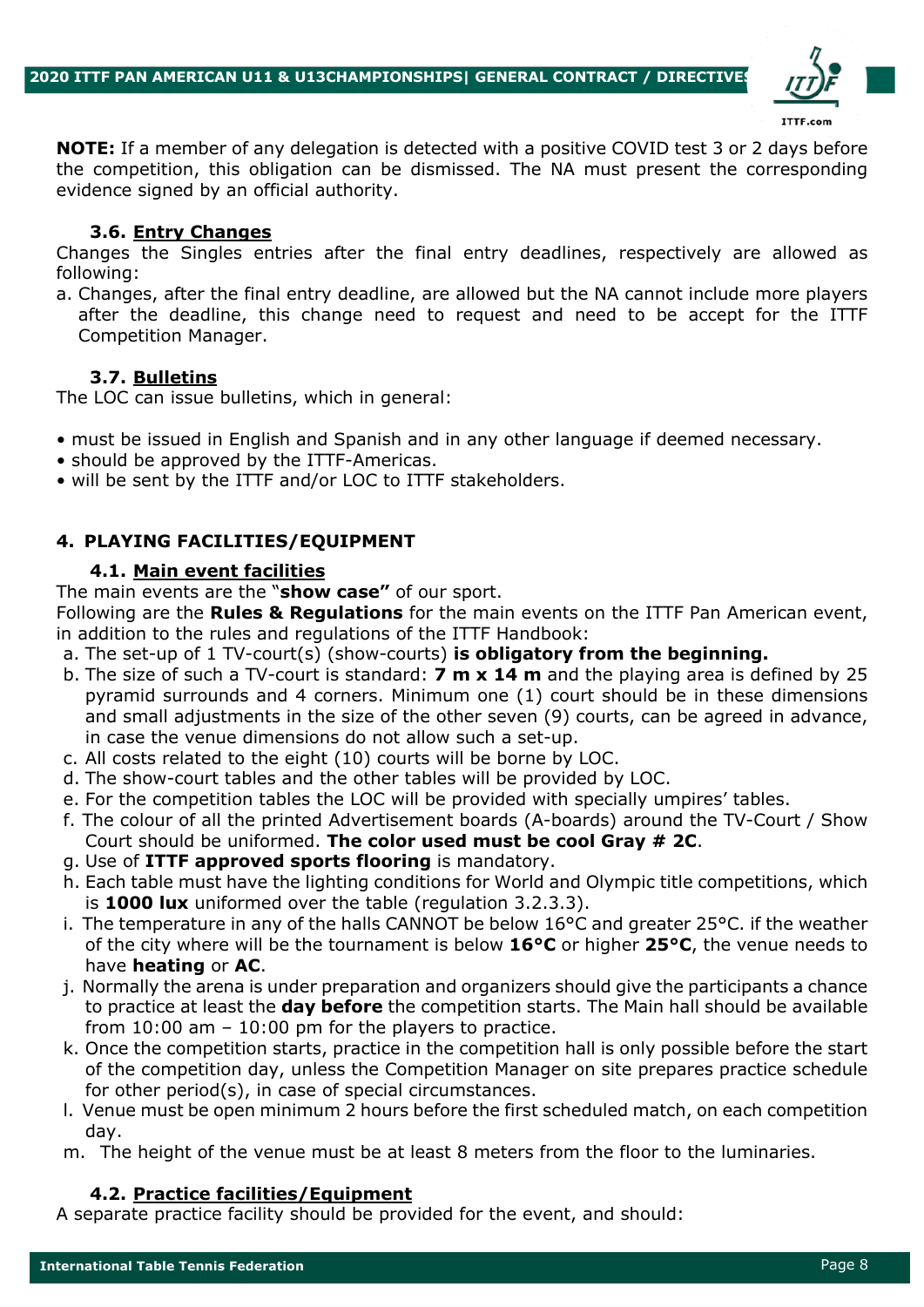

- a. Be ideally within walking distance from the main arena, preferably within the same building but in different venue.
- b. Have **SIMILAR** playing conditions as the tournament itself.
- c. Have the same equipment (brand, type and color), as the equipment used for competition.
- d. Have playing conditions as close as possible to the conditions for competition (floor, light, temperature, etc.)
- e. For the event at least 8 Practice tables needs to be set up for 10 Competition tables in enough space.
- f. The training area must be ready minimum 2 days before of the event.

#### **4.3. Equipment – brand and colour**

- a. **Tables:** Will be provided by LOC and must be ITTF Approved.
- b. **Balls:** TBD balls, as supplied by TBD for the event.
- c. **Surrounds:** A-Boards (blue color inside red color outside). Advertisements should be approved by the ITTF. Any other additional, secondary row of surrounds must be either blank or printed with the logos of the show court and the same percentage.
- d. **Equipment types:** In all facilities, tables should have the same brand, and color. It is very important that all tables have the exact same tabletops (including thickness, material etc).

#### **4.4. Technical/Operational Desk**

A technical desk should be setup, with the following basic requirements:

• off the FoP, but in close proximity with direct access and clean view.

• sufficient number of working desks and chairs for  $\sim$ 15 persons (8 seats to be reserved for ITTF-Americas, ITTF, 3 for Match Officials and additional seats as needed for the LOC staff and partners) following the COVID-19 protocols.

• sufficient number of power sockets and ethernet ports.

• branded and covered as needed to be off the camera views. If needed, there should be an additional branded PVC or other material of  $\sim$  20cm height, to cover all materials on the working desks.

• Minimum 60cm space behind the chairs (in sitting position) for people to walk.

• Minimum 2 meters space between each chair (in sitting position).

## **5. OTHER FACILITIES**

#### **5.1. Press facilities**

Accordingly to the event

#### **5.2. Players' Lounge**

Players' Lounge is **mandatory for all 8 days** and the following should be offered:

- Access for players and coaches only by accreditation.
- Snacks, sandwiches and fruits in good conditions.
- Soft drinks and water at no charges.
- Chairs (sofas and comfortable chairs) and tables should be available.

#### **5.3. VIP Facilities**

a. VIP Lounge is **mandatory for all 8 days** and the following should be offered:

- At least snacks and refreshment service for sponsors and guests.
- Finalists of the event have to get access to the VIP Lounge on the final competition day.

#### **5.4. Changing Rooms**

Changing rooms for boys and girls must be available with showers and toilets.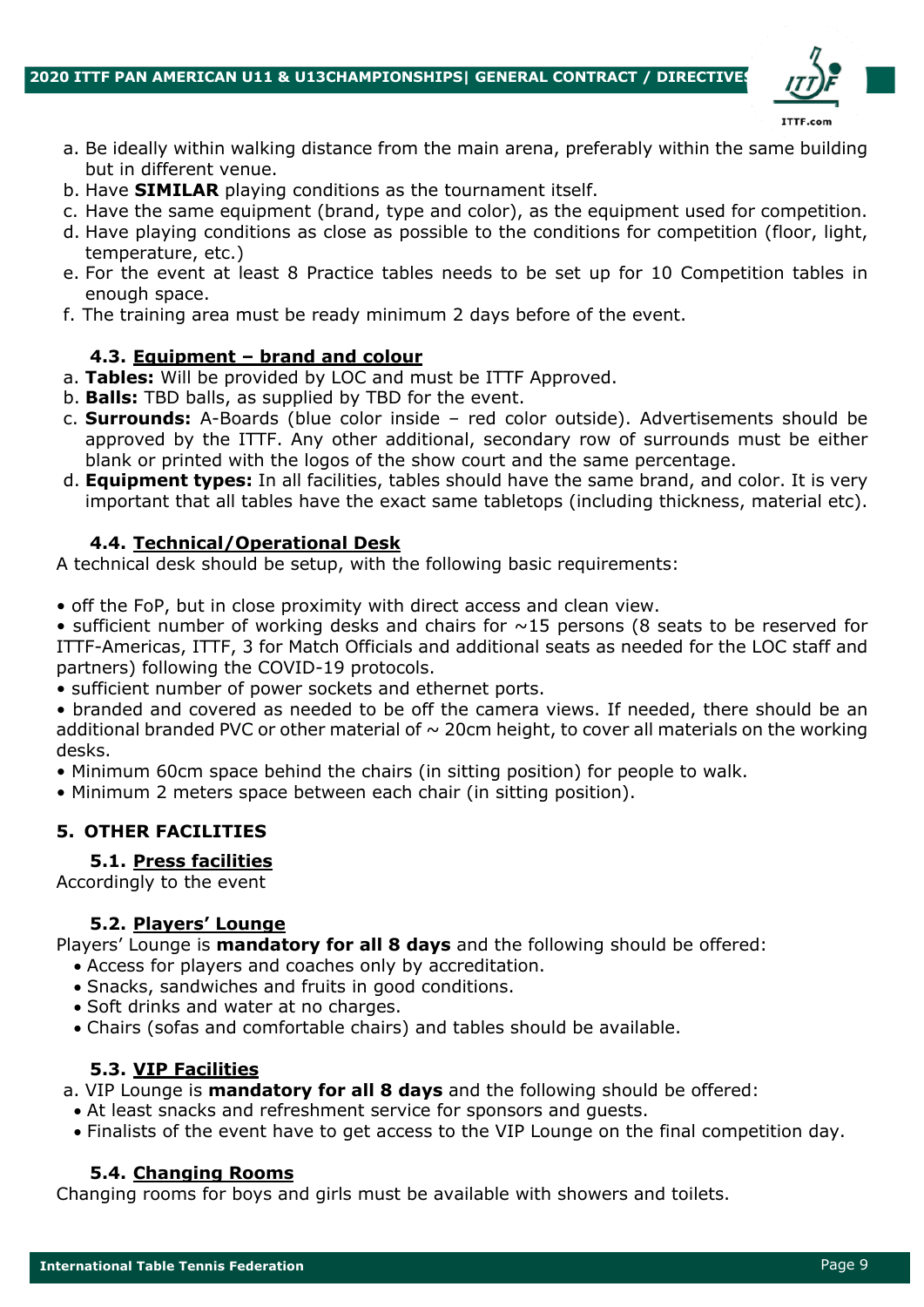

#### **6. HOSPITALITY**

#### **6.1. Hospitality Options**

The following options should be offered and presented in the Prospectus:

#### a. **Mandatory:**

- **Option 1**: Full board accommodation in a hotel minimum 3 stars.
- This option includes the accreditation fee and full hospitality packages (including accommodation, meals, and transport services). The packages should be at a reasonable rate. and **the levels has to be at the highest level possible in the city.**
- b. The hospitality option has to be fixed in **USD**.
- c. The prices stablished in double room is **70 USD** per day and per person

#### **6.2. Hotels**

- a. The prospectus must include the **name, phone and web page** of the hotel, to be used during the competition. The hotel's category must also be indicated.
- b. Hotel cannot be changed after the Prospectus is published. Only in situations out of the control of the OC a change can be agreed, but only with the prior approval of the ITTF Pan America Competition Manager. If such change is approved, all NA(s) have to be informed individually by the OC for the change.
- c. The official hotel should not be away more than **90 minutes** by bus from an international airport.
- d. The distance between the official hotel and the venue should be maximum **30 minutes** by bus.
- e. The participants from different NA(s) cannot share room, except if 2 Associations request to the OC this option
- f. The full hospitality packages must be available starting 2 days before the event starts. Participants arriving earlier than 2 days must contact the LOC directly to make special arrangements.

### **6.3. Meals**

- a. Meals should be available for as long as possible, but definitely for as long as the schedule obliges the players to be playing. The following meal times and service is **recommended**. Adjustments may be necessary to be suitable with the playing schedule.
	- Breakfast Buffet: 06.30 09.30
	- Lunch Buffet: 11.30 15.30
- Dinner Buffet: 19.00 23.00 (or 30 minutes after the last match has finished)
- b. If the hotel is more than 20 minutes away from the venue, lunch has to be provided in the venue.

#### **Important:** Check COVID-19 Protocols

## **7. TRANSPORTATION**

#### **7.1. Arrival Service**

- a. Arrival service is provided only for delegations/persons requesting the Official Hospitality Package and the ITTF, ITTF-Americas officials/staff/guests, Match Officials.
- b. The **Prospectus** should specify the type of "Arrival & Departure" service, name and standard of hotel, type of accommodation, meal service and transportation that you will provide to the participants during your event. To avoid any misunderstandings the following is expected.
- c. The teams are to be met, welcomed and picked-up at the nearest **international airport, train station or bus station** that have been specified in the Prospectus.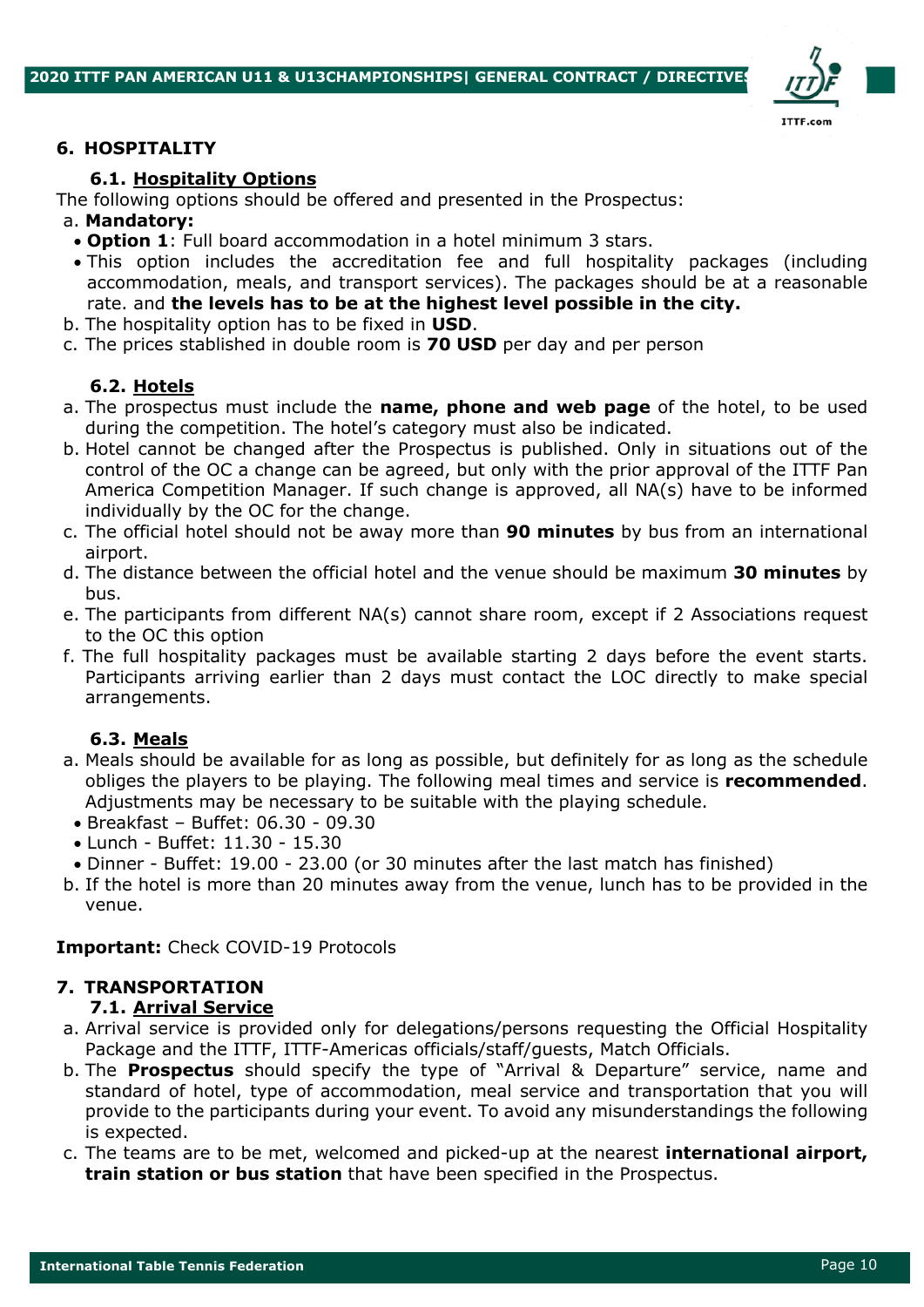

- d. The "**Entry form"** published with the Prospectus, is to be completed by each NA specifying date and time of arrival, flight number, airline, etc. so that the LOC know exactly when each NA (or individual players) arrive(s).
- e. NA(s) **not** providing to the LOC the information on time, lose their right to arrival service.
- f. Ideally the OC should have **mini vans (or buses)** to pick-up the delegations or individuals in order to provide a smooth arrival service for each delegation. This service is free of charge.
- g. It is important to minimize waiting time for delegations upon arrival. Ideally, each NA will be picked-up separately and taken directly to their hotel.
- h. Use of courtesy cars for special guest.

#### **7.2. Departure Service**

- a. Departure service is provided only for those delegations/persons requesting the Official Hospitality Package and the ITTF, ITTF-Americas officials/staff/guests, Match Officials.
- b. This service is provided free of charge in a similar fashion as the arrival service. The "**Entry form"** has to be filled out by each NA during the event indicating departure times, flight numbers, airport, train time, etc. If this information was already provided in advance, the OC must reconfirm it in case of late changes.
- c. The LOC **have to provide** a departure service other than on the day after the conclusion of the event. It will be **recommended** to provide a departure service **during** the event for those players or delegations that may have been eliminated early from the competition.

#### **7.3. Shuttle service (Hotels/Venue)**

- a. Shuttle service must be provided only for delegations/persons requesting the Official Hospitality Package(s).
- b. If the distance between the hotels and the venue requires transportation, this has to be provided as frequently as possible, in order to best serve the participants.
- c. Following are the **rules & regulations** regarding transportation requirements**:** From **the hotel a shuttle** service (non-stop direct service), has to be provided to the venue.
- d. A minimum of **one (1)** transport **each 2 hours** to and from the hotel and stadium are required. A **bus** (transport) has to leave each hotel **every 120 minutes** and leave from the venue **every 60 minutes**.
- e. The first transport of the day to the venue must be scheduled to leave the hotel 2 hours prior to first scheduled match start of the day.
- f.The last transport service should be **immediately after** the competition is completed every day. A large number of players should be expected for the first and last transport of the day. The OC should plan the number of vehicles accordingly.
- g. The transport service will have different demands during different hours during the day. "Peak" hours will be **in the morning**, when a lot of players either will go to the venue to prepare for their matches or for practice. In **late afternoon**, when the same pattern will start again, with many players preparing for the evening session and some for practice.
- h. If the "transport fleet" of vehicles consist of cars, minibuses and buses, the OC can plan the number of vehicles and the frequency, according to the time schedule of the matches.
- i. The proposed transport schedule has to be sent in advance to the Competition Manager for approval.

#### **7.4. Public transport service**

Public transport service won't available (Check COVID-19 Protocols).

#### **7.5. VIP-transport service**

Besides the regular shuttle service, a car pool of 2 cars, with a driver each, must be available to identified ITTF executives, officials and staff during the event. These may be needed only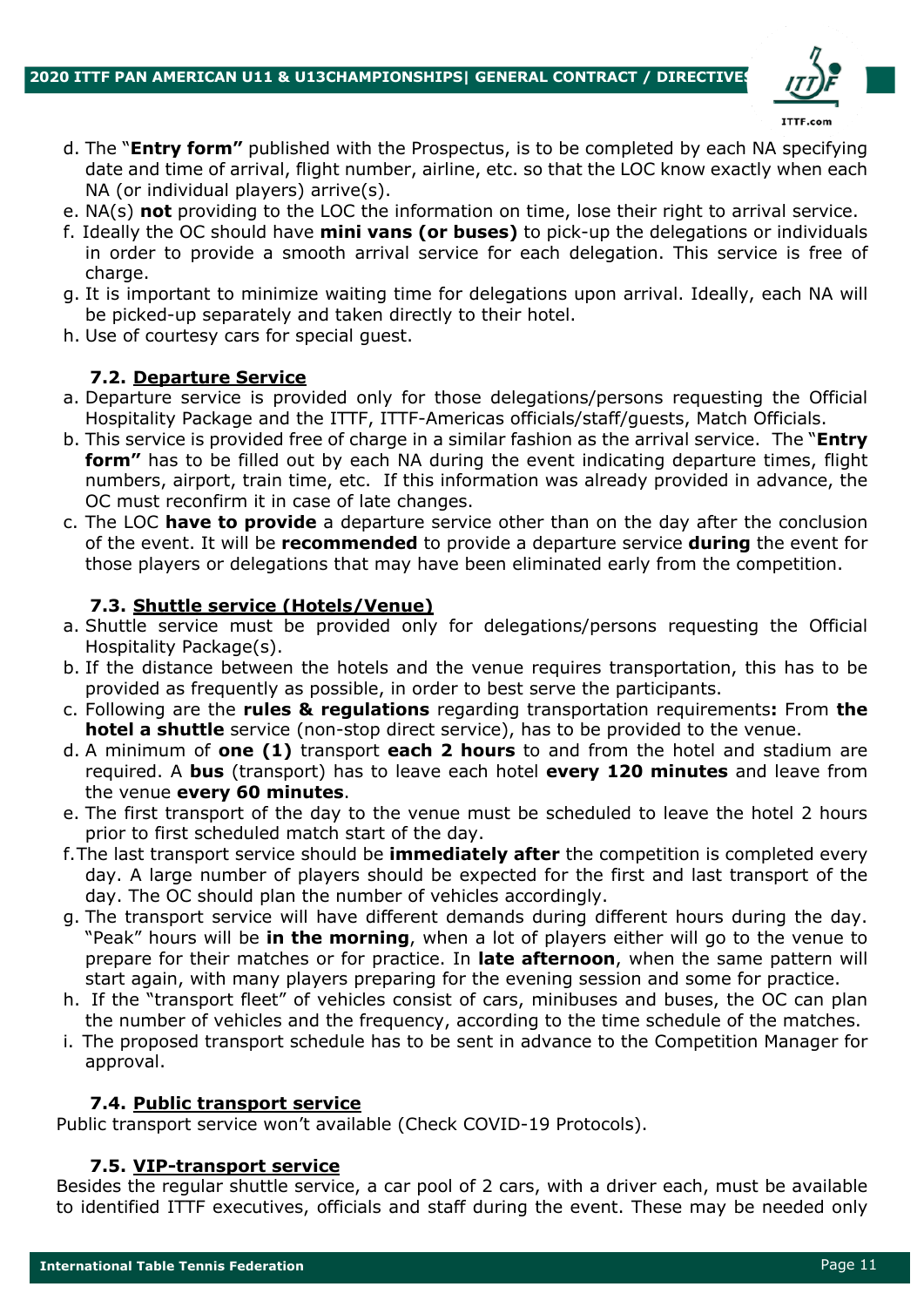

for short journeys a few times each day, so a suitable system must be developed. ITTF will provide the LOC with a list of all VIP pick-ups no later than two weeks before the event.

### **8. MANPOWER**

#### **8.1. ITTF Officials**

The ITTF has a full-time working Competition Manager, whose main responsibility is to implement the ITTF Pan American Directives. In particular the ITTF Competition Manager:

- a. Is the official representative of the ITTF Executive Committee, ITTF-Americas and has the final authority in all matters relating to the agreement. In cases of disputes, the Competition Manager may over-rule the Referee and/or the Tournament Director. However, in matters regarding the interpretation of the rules and racket control outcome the Referee's decision will be final. The Competition Manager has **no authority** to over-rule the Referee in **rules matters** such as interpretation of rules, disqualification of player etc. The referee also has full authority in terms of umpires and other assistant personnel.
- b. Will work closely with the Referee in the tournament, in all "technical" matters of the event such as:
	- Entries, seeding and draw.
	- Time schedule (in both structure and detail).
	- Table number allocation for each round.
	- Sponsorship implementation in coordination with ITTF Pan American Staff and ITTF.
	- TV-production and coordination of matches for the same.
- c. Will prepare an evaluation report of the event. This report will form the basis of the decision to be included in future Pan American events and will form the basis of the percentage of the ITTF Contribution what will be finally decided by the ITTF Marketing Director the ITTF Competition Director and together with the ITTF CEO what will be paid to the OC after the conclusion of the event.

## **8.2. Hospitality of ITTF Officials**

The OC has to provide:

- a. free hospitality in at least 4 star Hotel (full board including accommodation and 3 meals) to the ITTF Pan America Competition Manager (or a designated official), who will arrive three (3) days before the start of the event, (free and full internet in the Hotel). **Internet access has to be provided free of charge in both the sport hall and the hotel to the ITTF Competition Manager.**
- b. free hospitality in at least 4 star Hotel (full board including accommodation and 3 meals) to the ITTF President or his appointee, ITTF-Americas or his appointee from one day before until the end of the event. Authorities should confirm the attendance at least 15 days prior to the event..
- c. free hospitality in at least 4 star Hotel (full board including accommodation and 3 meals) from two days before until the end of the event to the ITTF Staff and ITTF Pan American staff attending the event, up to maximum 4 persons.
- d. free hospitality in at least 4 star Hotel (full board including accommodation and 3 meals) from one day before until the end of the event to the representing of the Major Sponsor attending the event, up to maximum 4 persons.
- e. free hospitality to ITTF officials attending the event (referees and umpires).
- f. ITTF additional number of rooms, as requested, in the ITTF Official hotel or other Event Official hotels, for a discounted rate of maximum 75% of the official hospitality rate(s).
- g. Umpires and Major Sponsor attending the event will receive accommodation of double occupancy, the others persons will receive singles rooms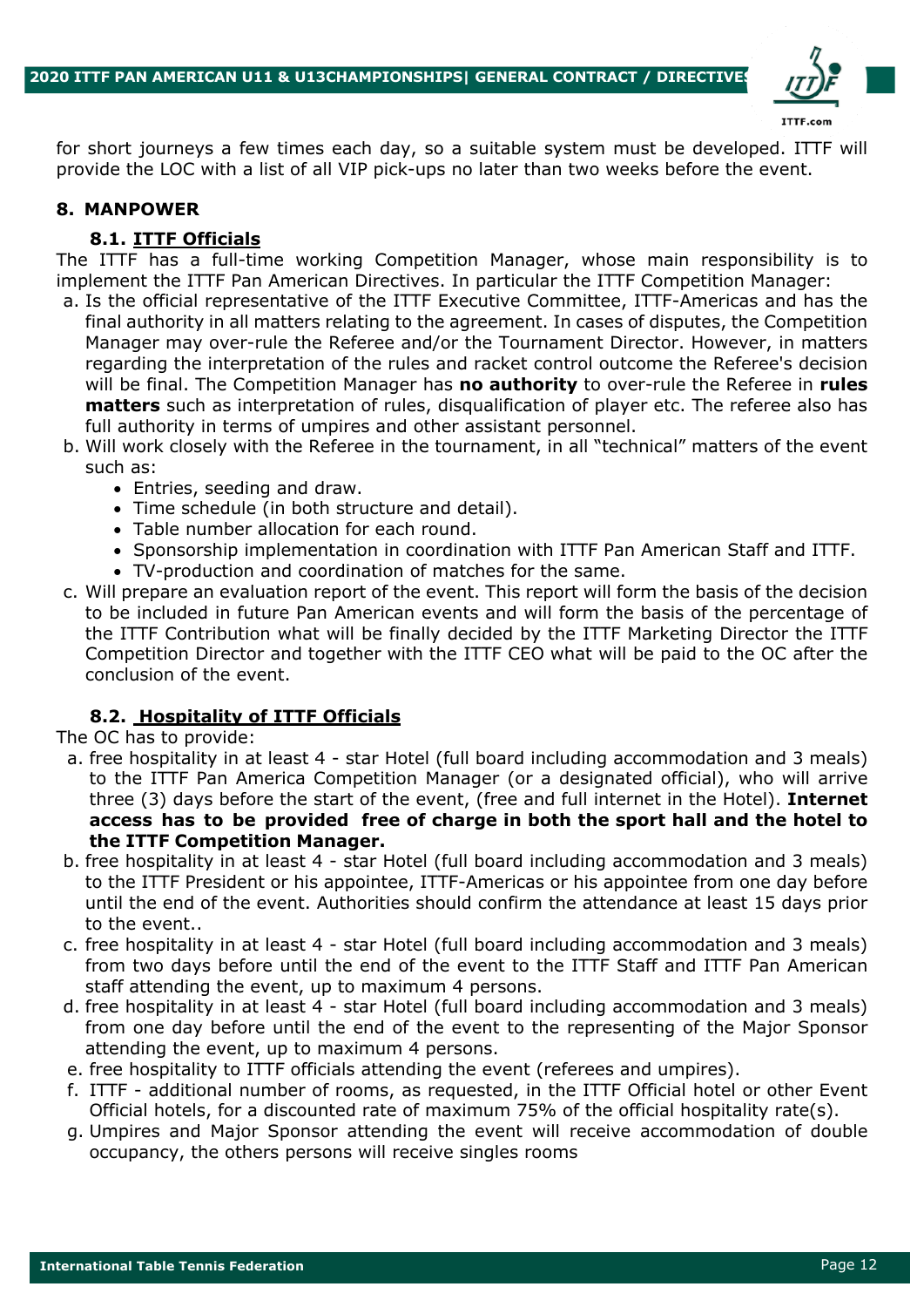

#### **8.3. Tournament Director**

The OC must appoint a **Tournament Director** for the event, to be the liaison between the ITTF Competition Department, ITTF Pan America Competition Manager and the OC, for all matters concerning your event. In particular, the Tournament Director has to maintain contact with:

- a. The ITTF Competition Department through the ITTF Pan America Competition Manager and the Competition Manager on duty, for the implementation of the event on-site and all matters relating to draws, seeding, time schedules and any matter regarding the « Field of Play » inside the venue. The final time schedule of the Pan American U11 & U13 Championship needs approval of the ITTF Director of Competitions or the ITTF Pan American Competition Manager before it can be published.
- b. The "ITTF Umpires and Referees Committee" approve the Referee and Deputy Referees and to open invitation for foreign International Umpires.
- c. The ITTF Pan America Staff and ITTF to implement the sponsorship.

#### **8.4. Announcer (MC)**

The LOC will appoint a **professional announcer (MC)**, to work according to the **"Sport Presentation Guidelines"**.

## **8.5. Press Officer**

A **Press officer** should be appointed to:

- take care of all matters in regards to media and communications.
- coordinate the Press Accreditations procedures, from application to accreditation
- communicate with the International Press.
- maintain a working relationship with the ITTF Pan America Promotions Manager and the ITTF Publication Editor.
- communicate with the ITTF in regards to the media facilities.
- implement the requirements of the **"ITTF Media Guidelines"** document.

The name and contact of the Press Officer have to be communicated with the ITTF 3 months before the event.

## **8.6. Photographer**

The OC must appoint a **professional photographer**, to work according to the **"ITTF Event Photography Requirements"**.

- The rights of these photos will be owned by the ITTF and the photos may be used by the ITTF free of charge for any further agreements between ITTF and other agencies (for example Reuters).
- Furthermore, a set of high-resolution photos (min. 300 dpi) be provided free of charge to the ITTF daily at least 300 pictures

## **8.7. Match Officials**

- a. **Referee team** should be consisted of:
- 1.- (1) International Referee
- 2.- (1) International Deputy Referee
- 3.- (1) National Home Referee

Appointment of Referee Team:

- Minimum one of the three should be from a foreign NA.
- The PAN AM has to propose the nomination of the Referee and the Deputy Referees, according to the ITTF Directives for Match Officials (ITTF Handbook), to the ITTF Umpires & Referees Committee for approval.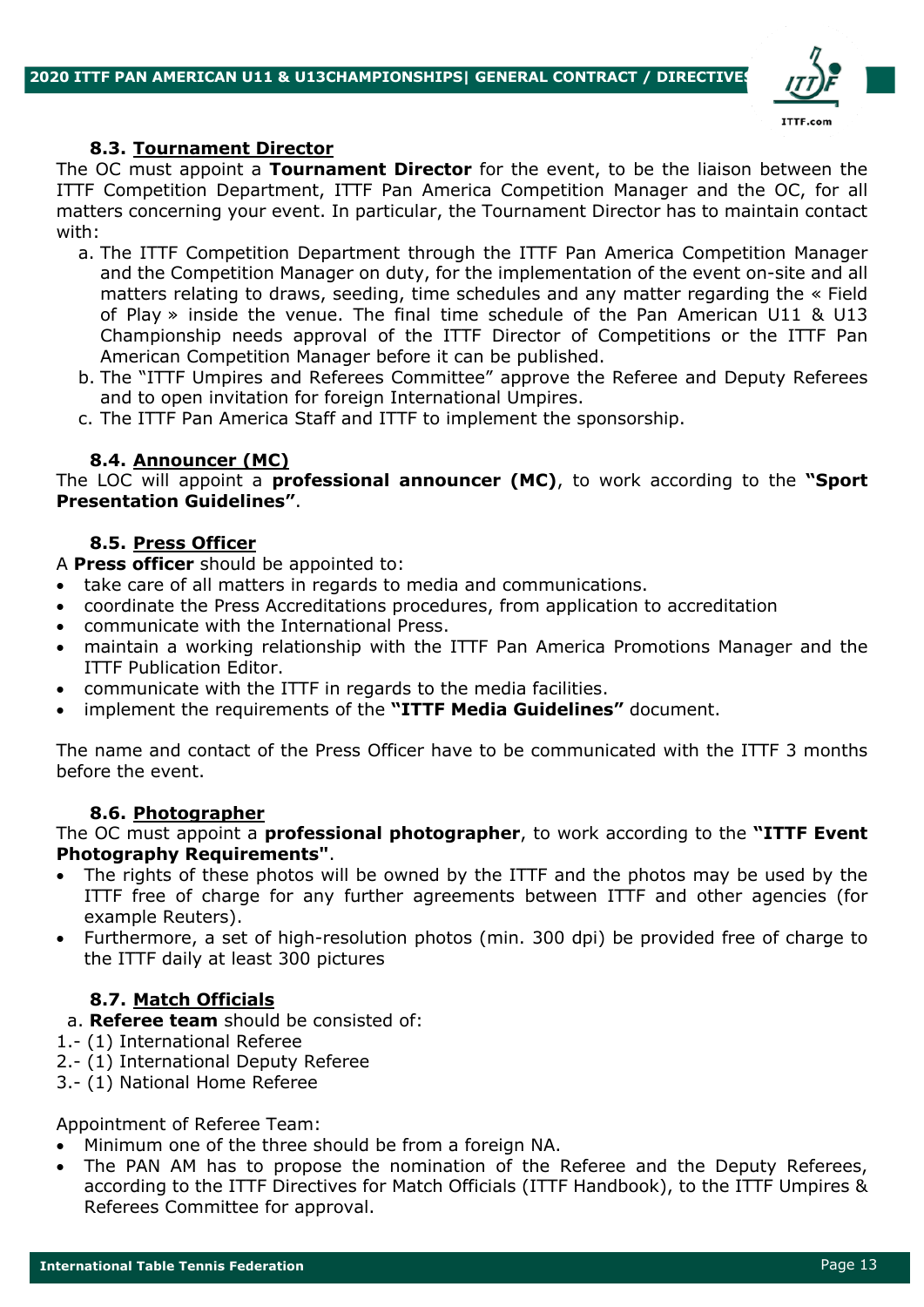

- The Host Association has to pay the lowest cost reasonable economy airfare of the Referee and Deputy Referees according to the **"Directives for Match Officials"** (ITTF Handbook).
- The host Association has to provide free hospitality in a single room to each member of Referee Team.

**Please read carefully the new regulations for ITTF Sanctioned Events in the latest Directives for Match Officials – ITTF Handbook. The Host will pay the lowest cost reasonable economy airfare of the referee and deputy referees, one of whom will act as racket testing coordinator.**

#### b. **Umpires**

- Umpires' invitation has to be open according to the ITTF Directives for Match Officials.
- Sufficient number of umpires has to be available based on the number of tables used, Number of table  $X$  2.5 + 4.
- All matches have to be officiated by at least one International Umpire, and as of the start of the main event, each match must be officiated by 2 umpires of which at least one is an International Umpire.
- At least 25% of the umpires shall be International Umpires from foreign NA(s).
- The host Association has to provide free hospitality to all invited foreign umpires and Referees and they shall get daily allowance according to the **"Directives for Match Officials" (ITTF Handbook).**

#### **8.8. Staff and Volunteers**

The OC must employee the right number of employees and engage sufficient number of volunteers for a smooth preparation and implementation of the event.

#### **8.9. Ball Boys**

Is not necessary to implement ball boys.

#### **8.10. Led Surround**

It is not compulsory to implement electronic surround (led surround) as a minimum on one side in the main table (show court), in the case Led surrounds to implement during the event, the size will be 7 meters long by 1 meter high.

## **9. FUNCTIONS/SERVICES**

#### **9.1. Racket Control**

- a. The LOC agrees to provide the facilities and facilitate the conduct of Racket Testing (including VOC tests) during the Pan America event according to the ITTF Racket Control requirement document.
- b. VOC, Thickness and Flatness tests have to be done with equipment provided and delivered by the ITTF. If official Racket Control is not planned by ITTF the OC should not organize.
- c. The coordination and organization of the racket testing is delegated by the Referee, preferably to one of the Deputy Referees, who will also arrive two (2) days before the start of the event.

More information:

https://www.ittf.com/wp-content/uploads/2016/09/RC\_Requirements.pdf

#### **9.2. Call area:**

Room size and equipment:

- Minimum 130 m2 for a tournament with a maximum 8 competition tables
- Well lit
- 230V plug
- Locker of about 0.25m2 with key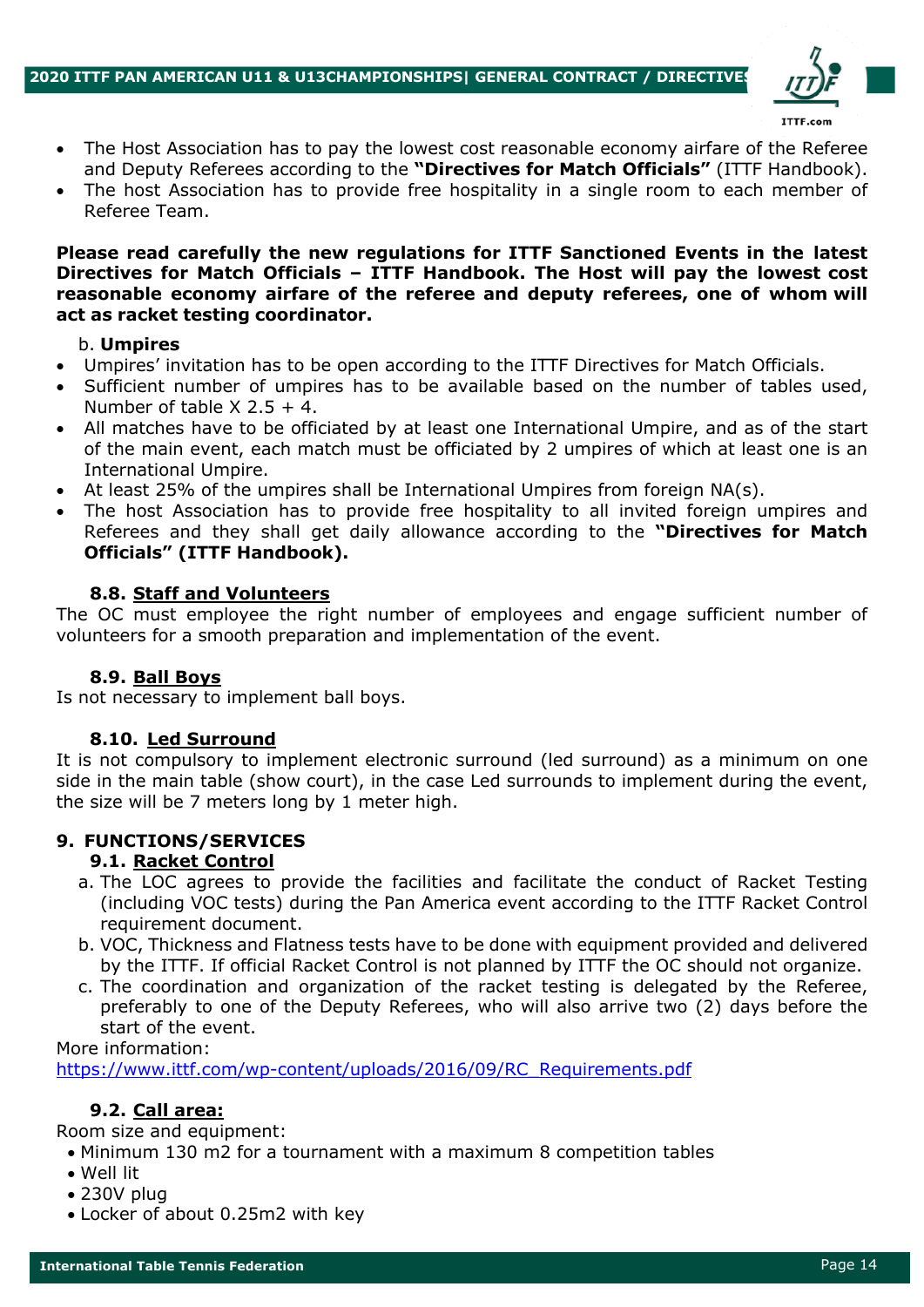

- Internet connection
- 2 tables 120 x 80cm per 10 competition tables
- 1 table tennis table per 10 competition tables for ball selection
- Depending on the system:
	- Use of one match ball: boxes for 3 balls: 3 per competition table
	- Multi-ball system: baskets for 30 balls: 2 per competition table
- 1 cupboard for rackets, which have been tested and will be collected by players later
- 3 clipboards per competition table
- Office material (e.g., pens, paper, highlighter etc.)
- 2 large bins

#### **Important:** Check COVID-19 Protocols

## **9.3. Medical and Ancillary Services**

A medical service must be available for players, officials and spectators in the venue for the duration of the event including:

- Car in case of emergency: an additional car or van should always be available in cases of emergency (hospitalization, last minute pick-ups or deliveries, emergency contact between hotel and venue, etc.)
- Ambulance, which should be available during training and competition days with all necessary emergency equipment and personnel.
- Medical doctor/s, who should be on site at all times with all necessary equipment.
- First-aid (emergency) personnel, for emergency incidents.
- 1 Physiotherapist, who should be available for all players.
- AED (electronic heart starter).
- Head of medical (in charge for Hygienic guidelines implementation)

Medical personnel are appropriately qualified. Cooperation between medical personnel appointed by the Organizing Committee and the delegations' medical personnel.

The LOC must appoint a Head of medical (in charge for Hygienic guidelines implementation) COVID Protocols.

# **9.4. Results Service**

# **9.4.1. Internet**

The LOC is responsible to ensure the following:

- Internet connection is available in all venue(s), according to the specifications provided by the ITTF.
- Internet connection is provided in public areas so that spectators, exhibitors and another public can easily access if is possible.
- Minimum 6 dedicated Internet Lines are provided, with a total bandwidth of 50 Mbps.

The following dedicated internet lines must be provided:

- ITTF RMS (main control desk): cable
- ITTF Competition Team (all control desks): cable + wi-fi
- ITTF Live Streaming (all venues): cable
- Participants (all areas): wi-fi
- Officials (all related areas): wi-fi
- Minimum 3 other lines, in case of additional venue(s).
- All wi-fi connections are secured with different passwords.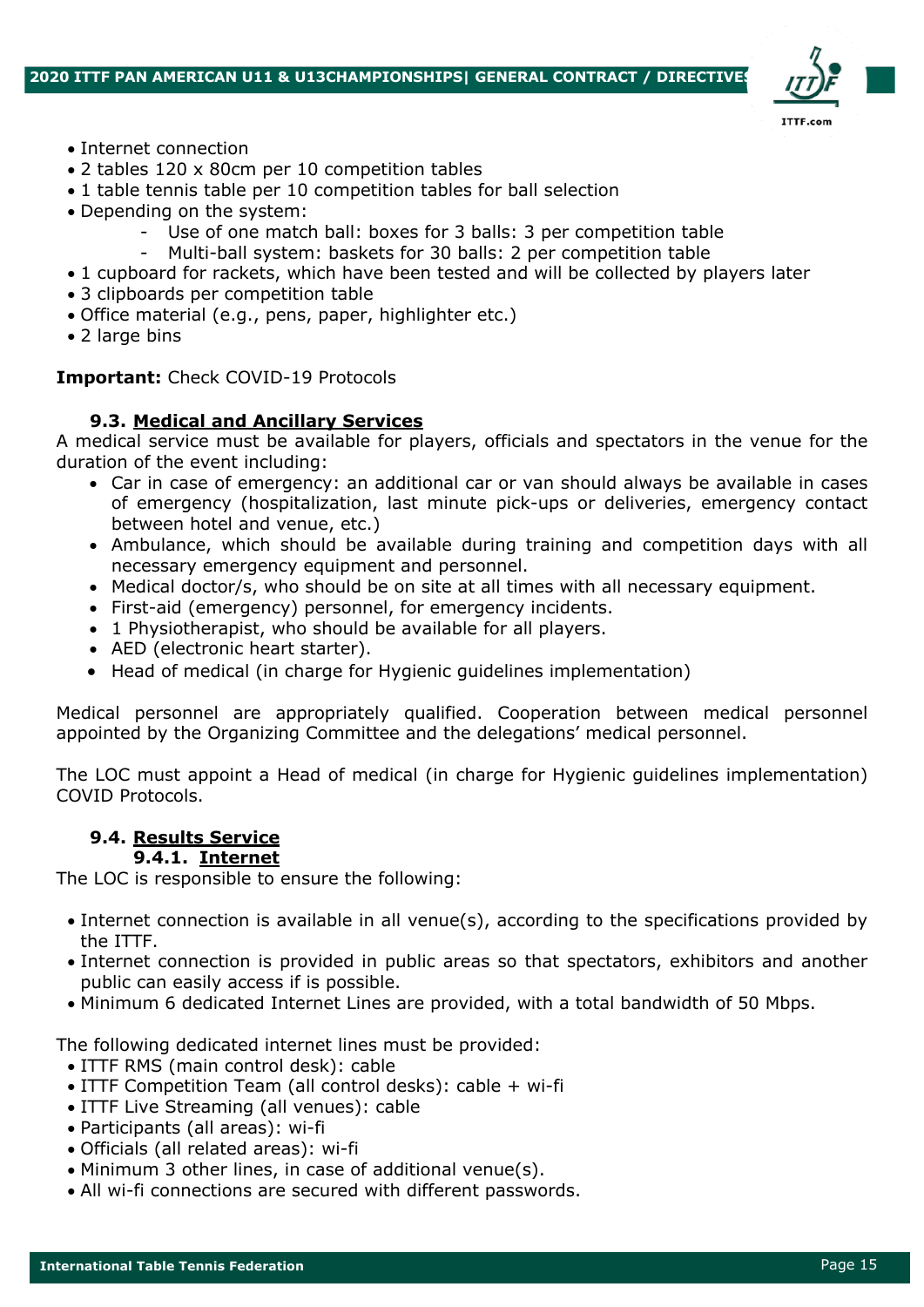

• Confirm with the ITTF each dedicated internet-line bandwidth (Mbps) and the final number of cables per line.

## **9.4.2. Results Management System (RMS)**

The event will be managed with the ITTF RMS on site, presented in English. The LOC is responsible to:

- to cooperate and give all technical and human assistance to set-up and run the RMS.
- appoint a Result Manager to be in charge of the result system.
- appoint a Technical person, who must be available at the venue, in case of urgent or unexpected IT/LOC related issues.
- help in ensuring the quality of results delivery by providing all network set-ups under the supervision of the ITTF.
- provide and install all necessary LAN cables, switches, routers, access points, splitters, power supply or other suitable systems during the venue installation.
- ensure that in case of having more than one venue, not connected to each other, all necessary equipment and services needed to establish a VPN connection between those venues, must be prepared in advance.
- coordinate with ITTF the provision for screens and stands, depending on the sponsorship agreements.
- provide sufficient number of volunteers for the ITTF Event Management and to help with Live Scoring, under the control of the ITTF Competition Department.
- ensure the venue plans are confirmed, so that the ITTF Staff can prepare exact diagrams and numbers.
- provide results service regularly and frequently, ideally detailed result sheets should be printed after each round or at least after each block of matches is played. Before printing and distribution, the results sheets have to be checked and validated by the ITTF Competition Department.
- secure a number of TV screens showing the draws for each event (content by ITTF) should be placed in an area (or areas) in view of the public, the participants, the officials and the VIP.

The ITTF is responsible to:

- provide the software and specific hardware (touchpads is are available, Raspberry PI, servers etc.).
- coordinate with LOC the final arrangements for the hardware details (cabling, number of TV Screens etc.).
- ensure regular results' service will be provided through the ITTF.com event page, where anyone can check and follow the up to date results.
- ensure that the electronic displays at each competition table will show both results and players information.

## **9.4.3. Services to ITTF Pan American Staff**

- To guarantee the above-mentioned exposure, the Competition Manager and the Result Service responsible person should have a location in the sport hall that allows them to comfortably follow all the tables and if not possible at least the "center courts".
- Two **computers** and a **laser printer** should be ready in that place for the use of both Competition Manager and Results Service.
- A data-show (beamer/LCD projector) or TV of 60" is to be provided for the purpose of the presentation of the draws. Tournament Director and Competition Manager will agree on the ideal location to perform the draws.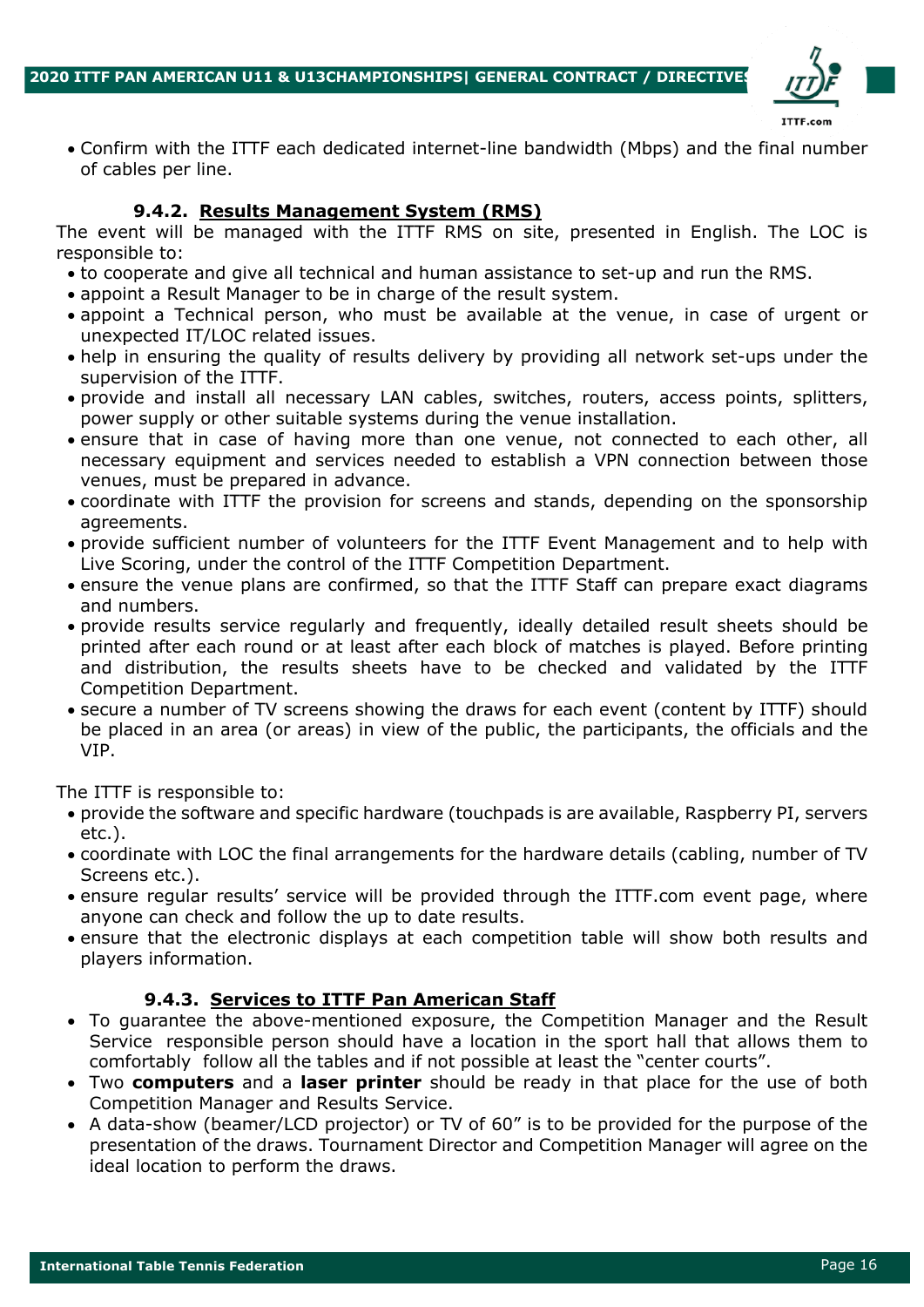

#### **10. PLAYERS' OTHER OBLIGATIONS**

a. Players or Team who finish among the top four (4) positions have an **obligation** to attend the award ceremony in **sport clothing (Tracksuits)** including **sports shoes** . Team who do not fulfil this obligation will lose **position** and the **medal** in the event.

Players must have their **names printed** on the back of their shirts from the beginning of the Tournament. **Players or Team** who do not fulfill this obligation **will be disqualified**. There is no warning or sanction imposed for clothing failure. In **Team events** players can't wear shirts and shorts from different brand, design and colour, however and only if an organizer has secured a sponsor for this purpose, back numbers can be used from the beginning of the event till the TV production starts.

As soon as the TV production starts, back numbers are NO longer allowed.

## **11. TV PRODUCTION/LIVE STREAMING**

The OC is responsible to make arrangements for:

- b. **TV Production** (not mandatory) in the ITTF Pan American U11 & U13Championships
- c. **Live Streaming** for all days (mandatory) in the ITTF Pan American U11 & U13 Championships
- d. More details about TV Production and itTV streaming can be found in the **"TV/itTV Production Guidelines & TV Graphics"** document.
	- A dedicated 4 megabits SDSL line for uploading the matches to the ITTF Youtube Channel (at least 10 MB upload and at least 10 Mb download) if requested by the ITTF.

## **12. MEDIA / PROMOTION**

Media implementation should be implemented accordingly to the **"ITTF Media Guidelines"**  document. Players understand the media and promotion needs and cooperate as much as possible with the ITTF/OC Staff when requested to engage to promotional or media activities.

## **13. SPORT PRESENTATION**

Sport Presentation should be implemented according to the "**ITTF Pan America – Sports Presentation"** document.

## **13.1. Ceremonies**

The LOC is responsible to stage the following ceremonies:

- opening ceremony (optional),
- closing ceremony (optional)
- Awards Ceremonies (mandatory)
- to initiate discussion with the ITTF on the schedule and content of each ceremony.

## **14. SPONSORSHIP IMPLEMENTATION**

Sponsorship implementation should be implemented according to the "**Sponsorships Implementation"** document.

#### **14.1. Branding**

The LOC is responsible to:

- have a clear and pervading branding plan, with the prior approval by the ITTF.
- ensure that the graphical identity of the event is unique and memorable.